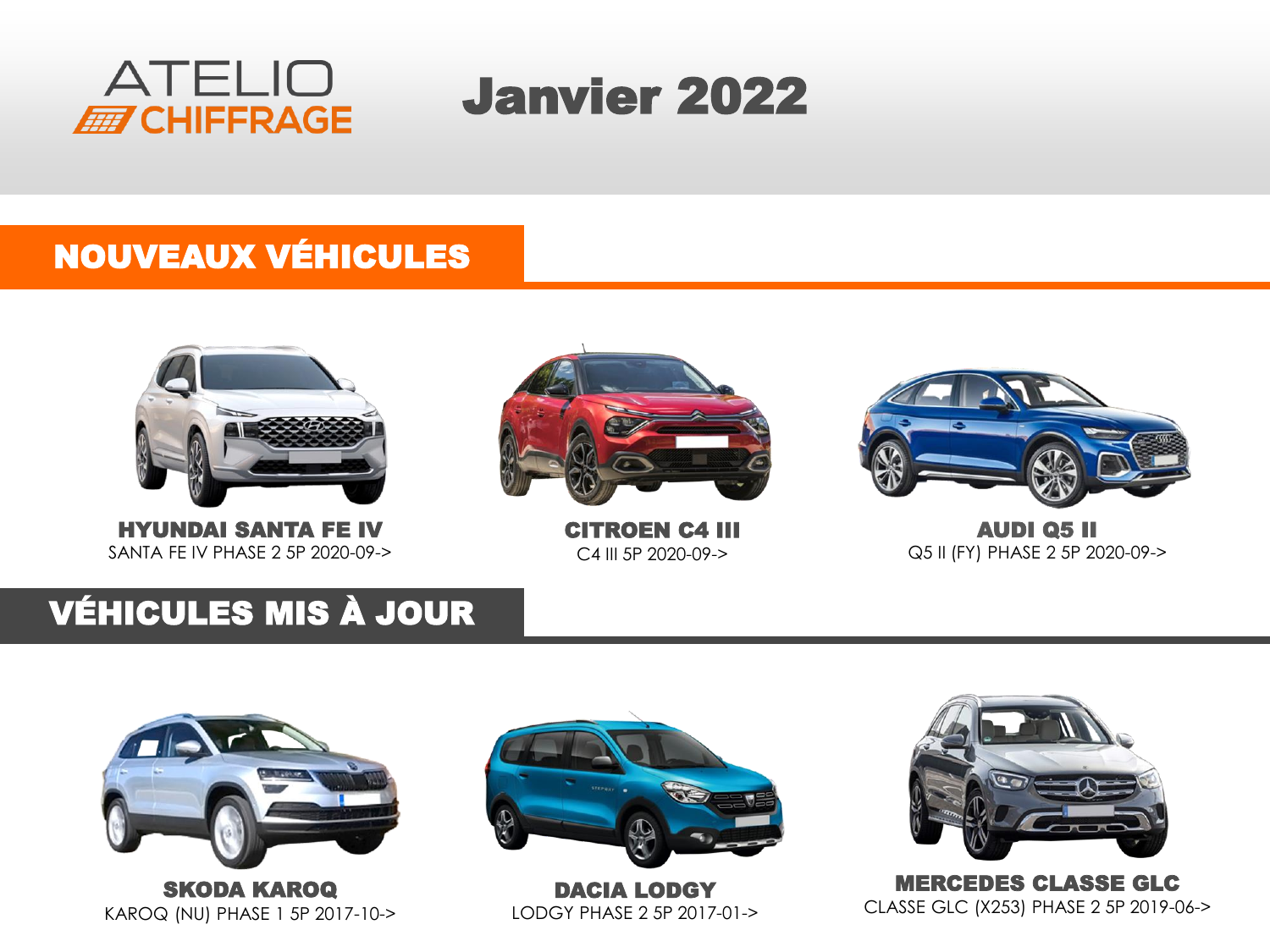

## Niveau Complet

| <b>MARQUE</b>  | <b>MODELE</b>                                                      | <b>MARQUE</b>  | <b>MODELE</b>                                                                           |
|----------------|--------------------------------------------------------------------|----------------|-----------------------------------------------------------------------------------------|
| <b>AUDI</b>    | Q5 SPORTBACK 5P 2021-01->                                          | <b>RENAULT</b> | MASTER III L1H1 FOURGON PHASE 3 4P -2800- COURT<br>(3182mm) 2019-09->                   |
| <b>AUDI</b>    | Q5 II (FY) PHASE 2 5P 2020-09->                                    | <b>RENAULT</b> | MASTER III L1H1 FOURGON PHASE 3 4P -3300- COURT<br>(3182mm) 2019-09->                   |
| <b>BMW</b>     | SERIE 4 II COUPE (G22) 2P 2020-09->                                | <b>RENAULT</b> | MASTER III L1H1 FOURGON PHASE 3 4P -3500- COURT<br>(3182mm) 2019-09->                   |
| <b>BMW</b>     | SERIE 4 II CABRIOLET (G23) 2P 2020-12->                            | <b>RENAULT</b> | MASTER III L1H2 CABINE APPROFONDIE PHASE 3 4P -<br>2800- COURT (3182mm) HAUT 2019-09->  |
| <b>BMW</b>     | SERIE 5 VII (G30/F90) PHASE 2 4P 2020-09->                         | <b>RENAULT</b> | MASTER III L1H2 CABINE APPROFONDIE PHASE 3 4P -<br>3300- COURT (3182mm) HAUT 2019-09->  |
| <b>BMW</b>     | SERIE 5 VII TOURING (G31) PHASE 2 5P 2020-07->                     | <b>RENAULT</b> | MASTER III L1H2 CABINE APPROFONDIE PHASE 3 4P -                                         |
| <b>CITROEN</b> | C4 III 5P 2020-09->                                                | <b>RENAULT</b> | 3500- COURT (3182mm) HAUT 2019-09-><br>MASTER III L1H2 PHASE 3 4P -2800- COURT (3182mm) |
| <b>CUPRA</b>   | <b>FORMENTOR 5P 2020-09-&gt;</b>                                   |                | HAUT 2019-09-><br>MASTER III L1H2 PHASE 3 4P -3300- COURT (3182mm)                      |
| <b>HYUNDAI</b> | IONIQ5 5P 2021-04->                                                | <b>RENAULT</b> | HAUT 2019-09->                                                                          |
| <b>HYUNDAI</b> | TUCSON III 5P 2021-01->                                            | <b>RENAULT</b> | MASTER III L1H2 PHASE 3 4P -3500- COURT (3182mm)<br>HAUT 2019-09->                      |
| <b>HYUNDAI</b> | SANTA FE IV PHASE 2 5P 2020-09->                                   | <b>RENAULT</b> | MASTER III L2 BENNE PHASE 3 2P -3500- MOYEN<br>(3682mm) 2019-09->                       |
| <b>HYUNDAI</b> | I20 III 5P 2020-09->                                               | <b>RENAULT</b> | MASTER III L2 PLATEAU DOUBLE CABINE PHASE 3 4P -<br>3500- MOYEN (3682mm) 2019-09->      |
| <b>JAGUAR</b>  | XF II PHASE 2 4P 2021-01->                                         | <b>RENAULT</b> | MASTER III L2 PLATEAU PHASE 3 2P -3500- MOYEN<br>(3682mm) 2019-09->                     |
| <b>JAGUAR</b>  | XF II BREAK PHASE 2 5P 2021-01->                                   | <b>RENAULT</b> | MASTER III L2 PLATEAU PHASE 3 4P -3500- MOYEN<br>(3682mm) 2020-05->                     |
| <b>RENAULT</b> | MASTER III L1H1 COMBI PHASE 3 5P-3000- COURT<br>(3182mm) 2019-09-> | <b>RENAULT</b> | MASTER III L2 RJ BENNE PHASE 3 2P -3500- MOYEN<br>(3682mm) 2019-09->                    |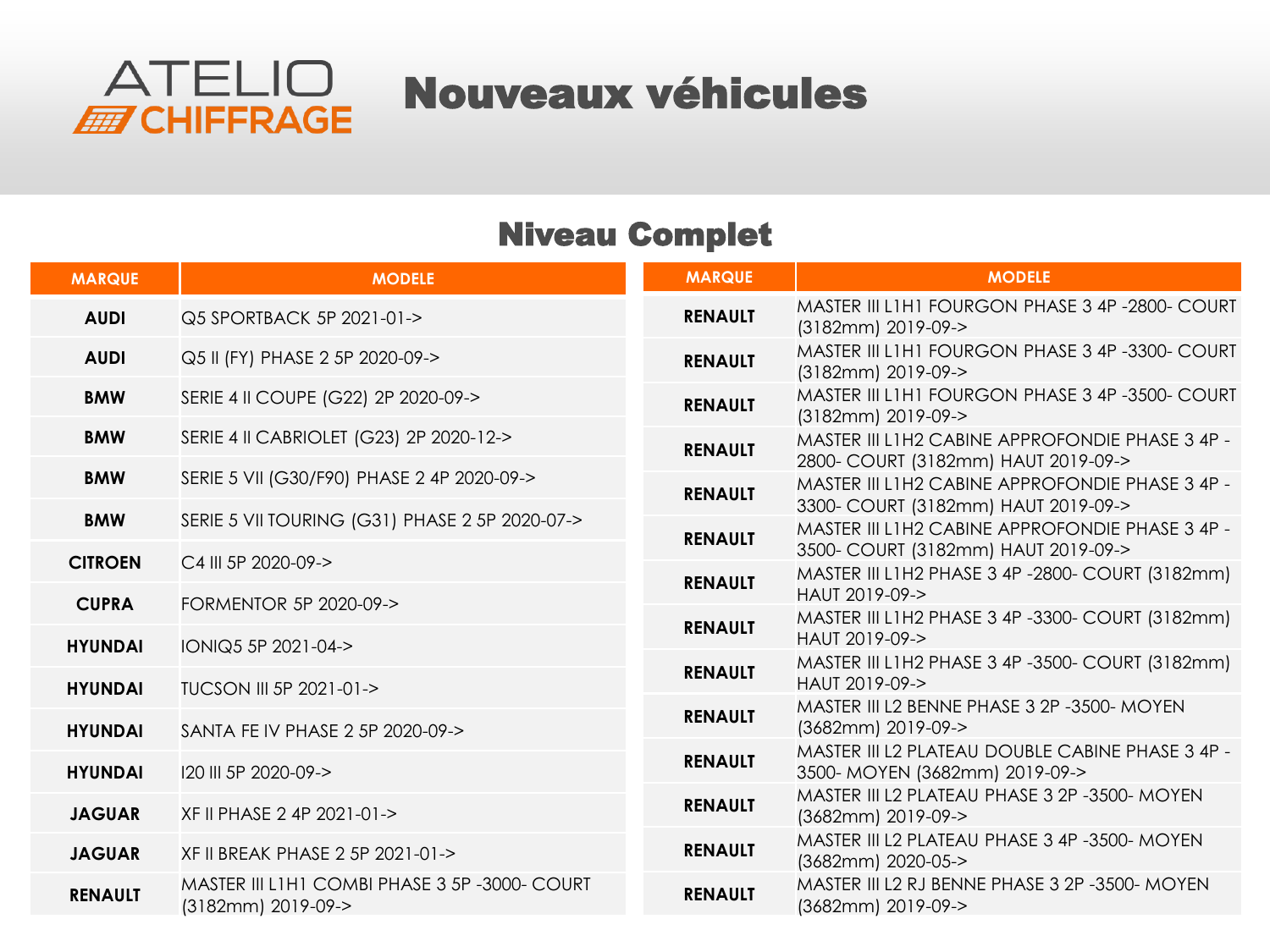

## Niveau Entretien

| <b>MARQUE</b>     | <b>MODELE</b>                               |
|-------------------|---------------------------------------------|
| DS                | $DS9$ 5P $2020 - 10 - 5$                    |
| <b>JEEP</b>       | COMPASS II PHASE 2 5P 2021-04->             |
| <b>LAND ROVER</b> | DISCOVERY V (L462) PHASE 2 5P 2021-04->     |
| <b>MAZDA</b>      | RX8 PHASE 2 4P 2008-10->2010-07             |
| <b>OPEL</b>       | MOKKA II 5P 2020-12->                       |
| <b>RENAULT</b>    | THALIA/SYMBOL I PHASE 1 4P 2000-02->2001-06 |